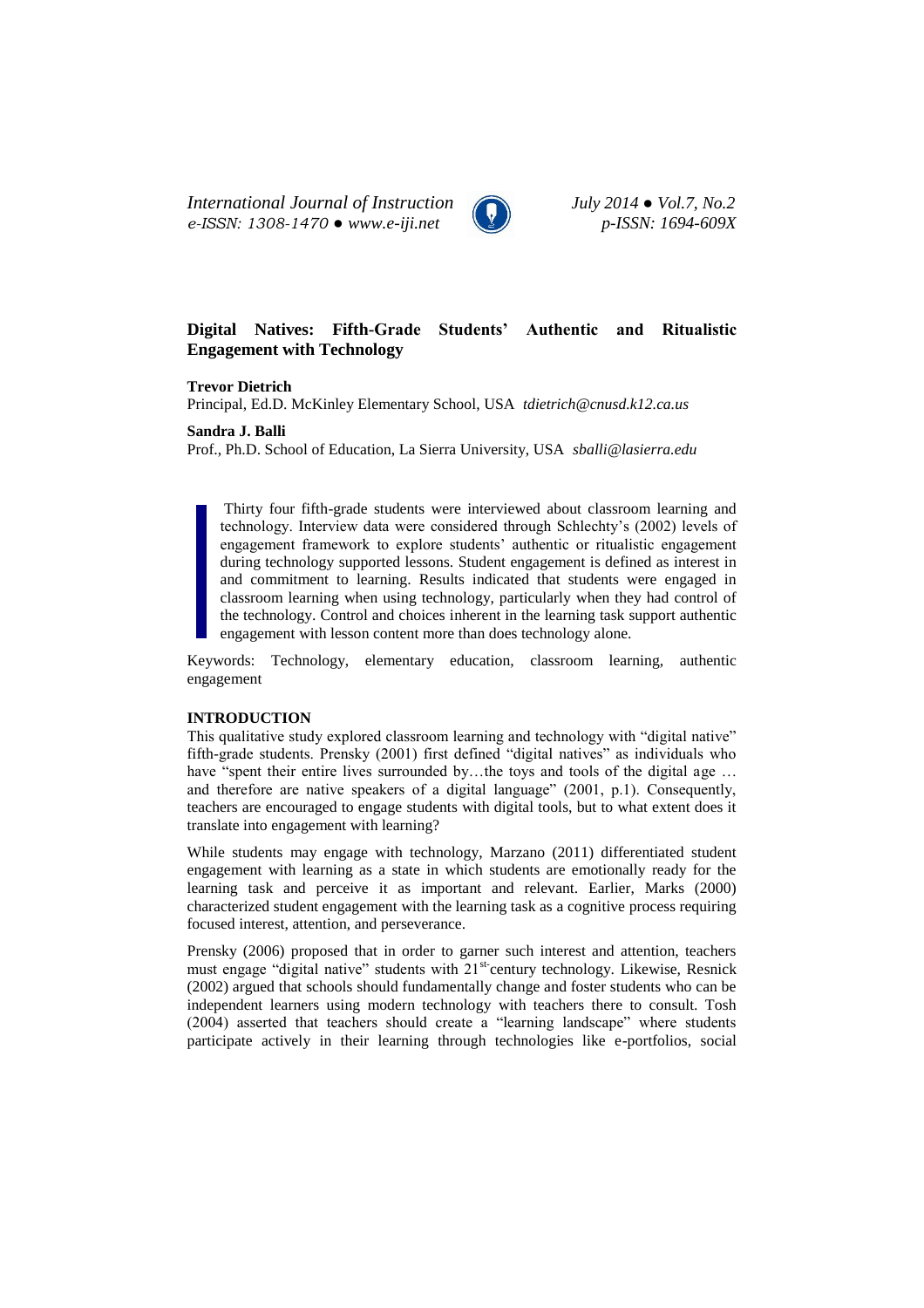networks, and weblogs. He suggested that by engaging students in a technologically advanced classroom, teachers would promote engagement and deeper levels of learning. Likewise, Van Eck (2006) challenged educators by suggesting that technology can reengage students who have become "disengaged with traditional instruction" (p. 1). Evidence that digital natives learn in ways different from their predecessors warrants an understanding of technology's role for fifth-grade students who have generally mastered basic reading and writing skills and who are now poised to press ahead and assume more responsibility for their studies.

## **Authentic and Ritualistic Engagement**

Schlechty (2002) described two levels of student engagement relevant to this study. The first level is "authentic engagement." According to Voke (2002), students have an intrinsic desire to engage in personally meaningful work. When a student understands the importance of what he or she is learning, and finds it meaningful, then the student is authentically engaged. It may be difficult for teachers to differentiate this optimal level of engagement with the second level, referred to as "ritualistic engagement," because the observable behaviors are similar. Ritualistic engagement, however, is engagement in learning activities for reasons other than the content associated with the activity (Schlechty, 2002).

Prior to the proliferation of classroom technology, Anderman and Midgley (1998) suggested that student freedom to select ways to demonstrate their learning fostered student engagement. Schlechty (2002) likewise recognized that engaging lessons included the freedom to take risks and further proposed that offering students choices allowed them greater control over how they learn. Along with control and choices, Marzano (1992) and Schlechty (2002) agreed that novelty was a quality of engaging lessons such that students are not asked to complete school work in the same fashion lesson after lesson, day after day.

Schlechty (2002) further identified a sense of audience as an engaging lesson quality. Likewise, Starnes (1999) and Diez (2000) found that students performed better on a task when they knew it would be seen by an audience beyond the classroom. Similarly, students engaged when tasks had real-world value beyond the classroom setting (Newmann, 1992; Brewster & Fager, 2000; Schlechty, 2002; Antonetti, 2009). Osberg (1997) along with Reed and McNergney (2000) pointed out that technology was a way teachers could bring the real-world to classroom tasks.

## **METHOD**

The purpose of this qualitative study was to explore the extent to which technology engages "digital native" fifth-grade students in authentic learning (e.g., Hancock & Bettis, 2002; Tosh, 2004; Asbell-Clarke, 2011). It further examined the extent to which lesson qualities determined 10 or more years ago such as attention, novelty, control, choice, audience, and real-world tasks (e.g., Marzano,1992; Newmann,1992; Brewster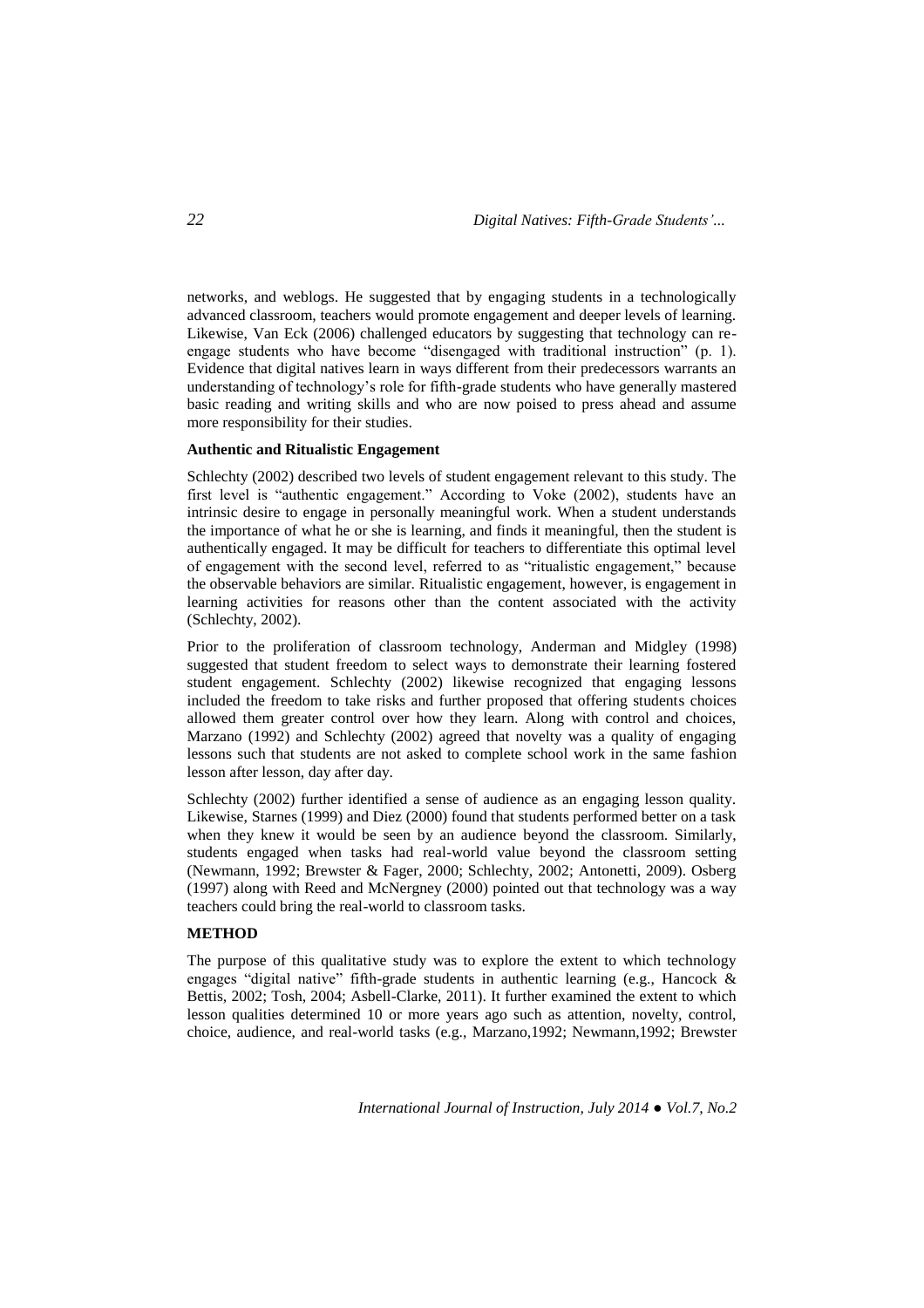and Fager, 2000; Marks, 2000; Schlechty, 2002) are still essential for authentic engagement in learning for digital native students.

#### **Participants and Setting**

Participants were 34 students from six fifth-grade classrooms at three elementary schools. Classrooms included two from a private school and four classrooms from two public schools. Each classroom teacher had a minimum of three years experience teaching fifth grade, and each used technology devices in the classroom. Each classroom met minimum technology requirements of a computer, an LCD projector, and an interactive white board like a SMART Board™ or Mimio®, and one classroom had additional use of iPads. This ensured that student participants had experience with technology supported lessons.

The 34 students (all given pseudonyms) included 19 boys and 15 girls. Ethnic backgrounds included 20 Caucasians, 6 Hispanics, 3 African American, 2 Asian, and 1 each of Middle Eastern, Pacific Island, and Indian descent. Several students selected for interviews were second language learners, and along with the various ethnicities, the study population was representative of the three school populations.

### **Procedure**

Teachers in each selected classroom assigned all students to respond to a writing prompt that asked students to describe being fully engaged in learning. Based on responses to the writing prompt, 34 students, who were proficient in articulating their thoughts about learning, were selected for individual interviews. The first author conducted pilot interviews with five randomly selected students not participating in the essay portion of this study. The pilot interviews were not used as data for the study, but served to refine the interview process.

The semi-structured interviews lasted approximately 30 minutes and featured the following four questions.

- Describe a time when you were so into the lesson that you didn't want it to stop, even when the recess bell rang.
- Describe the lesson during times when you felt you were really learning. What tasks were the students doing? What was the teacher doing?
- Describe the lesson when you felt bored or when you couldn't wait for the lesson to be over. What tasks were the students doing? What was the teacher doing?
- If you could tell your teachers one thing about the way you learn that would help them improve their teaching, what would it be?

Follow-up questions were open-ended and probed particular answers to elicit further understanding of student experiences.

### **Data Analysis**

The interviews were audio recorded and transcribed verbatim. NVivo9 (QSR International Pty-Ltd., 2010) software was used to organize the text-based data for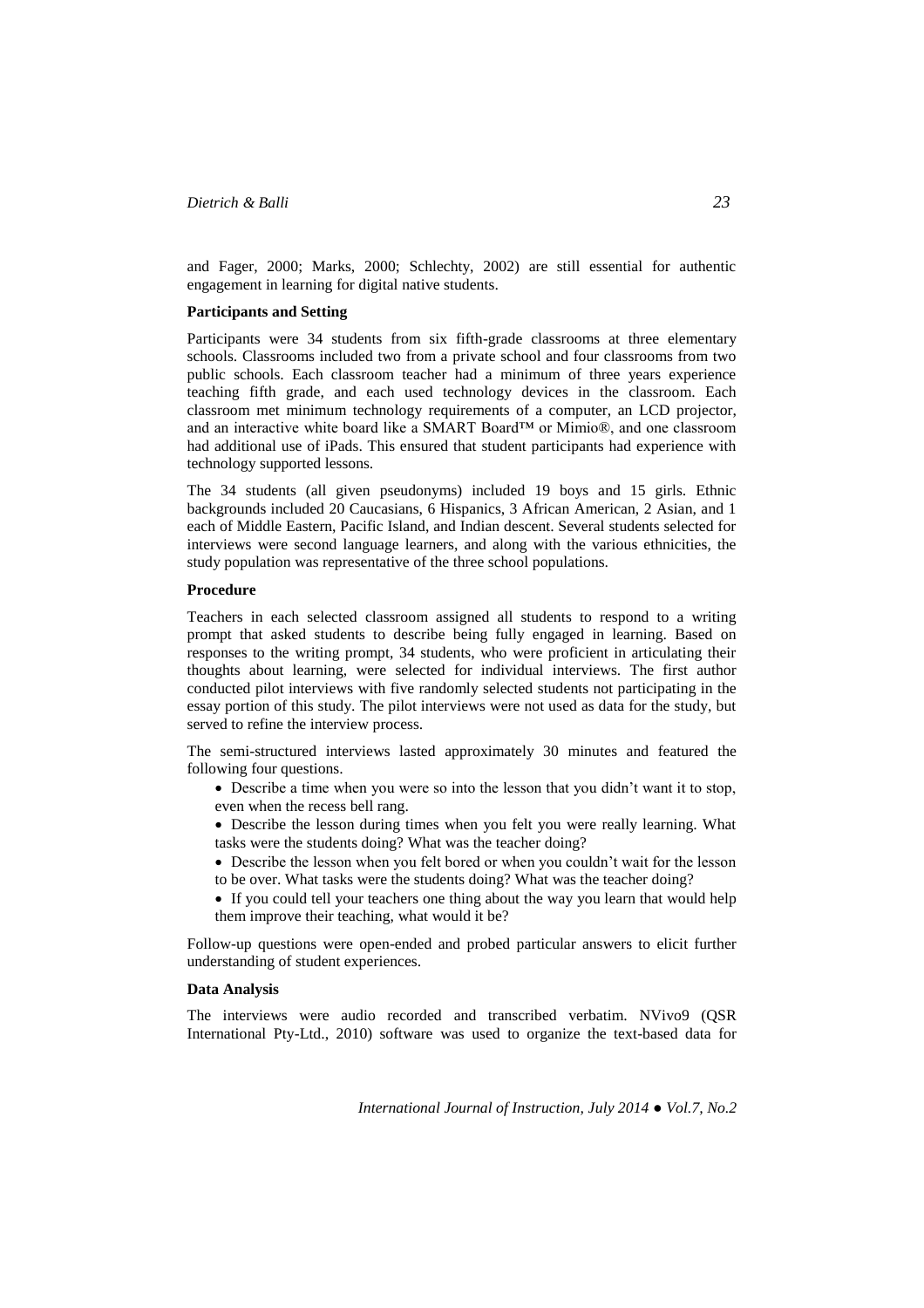analysis. A transcript of each interview underwent line by line coding. Line by line coding names each line of raw data in order to ensure that no potential pattern goes unnoticed. In this way, interview data can "take on vivid meanings" (Charmaz, 2006 p. 50). Student interview comments were subsequently categorized and examined for patterns. Patterns were considered for indications of authentic or ritualistic engagement with learning based on how student comments referred to the technology being used and the lesson content being taught.

# **RESULTS**

The majority of students recognized that using technology such as interactive whiteboards, iPads, and computers was generally an engaging way to learn. Findings regarding these devices and their intersection with authentic or ritualistic lesson engagement follow:

#### **Interactive Whiteboards**

Teachers who used interactive whiteboards impacted students' perceptions of the technology supported lessons. Frank offered, "He sometimes puts the video…from his computer…on the Promethean Board [interactive whiteboard], and we like doing that a lot. It's like sort of watching a movie but we're still learning. It's like grabbing our attention." Frank spoke generally about learning, so it could be assumed that if the technology invited Frank's attention to content that interested him, then he was authentically engaged. On the other hand, it is somewhat unclear whether Frank was more interested in the technology itself, or whether the technology served as a tool to enhance his interest in the content.

Emma described taking notes when the teacher used the Promethean Board. "It's really fun to do because sometimes she lets us do a problem on the board." Emma added that she wished she had her own interactive whiteboard at home. Gabe acknowledged the Promethean Board in his classroom as well. "It's cool. They sometimes call us up to do stuff on it. I like doing that." Gabe commented about waiting while other students had their turn, "I just want to go. I'm just waiting, trying to get my turn up on the Promethean Board." Gabe said the use of technology gets his attention. Ernie offered the reason, "We don't know how it works so it interests us. We're like 'how's it doing that?' We are pretty interested." Justin offered similar sentiments, "Well, it's cool technology." Heidi said, "I think it's good to use technology on the overhead [interactive whiteboard] or go to the computer lab because then you're having fun."

Emma, Gabe, Justin, and Heidi described the "cool" and "fun" aspects of the technology. These descriptions, along with "waiting for a turn," could suggest that the technology itself, rather than the lesson content engaged students. In this case, perceived focus on the technology, coupled with little or no mention of the lesson content, aligns more with ritualistic engagement where students engage in the lesson for reasons other than the content. Nevertheless, according to Schlechty (2002), students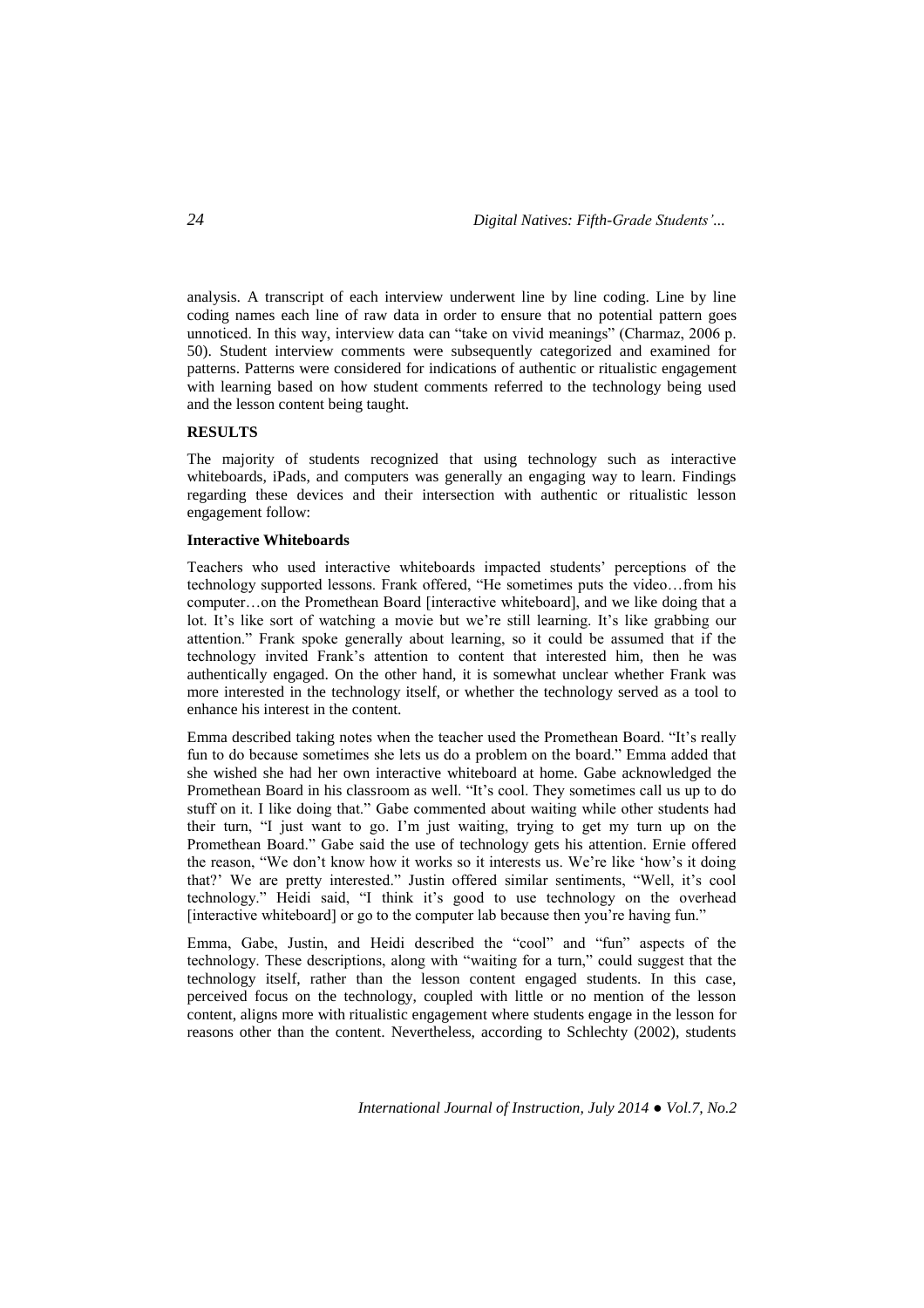can learn with either authentic or ritualistic lesson engagement, but authentic engagement is optimal.

Fay referred to the daily oral language activity, "I like the Promethean Board, it makes me pay more attention…I like learning with electronics." Her advice for teachers, "I would tell them to use more electronics because that grabs my attention and keeps me going," she said. When asked if the traditional whiteboard keeps his attention, Justin said "Not really." Indeed, no student referred to the traditional whiteboard as an engaging lesson tool.

Fay and Justin suggested that traditional visual aid tools do not grab attention in the same way as digital tools. Attention has been previously identified as a lesson quality that supports authentic learning. Fay did not specifically refer to lesson content, but she paid "attention" and indicated that the technology "keeps me going" on task. Attention and persistence suggests authentic engagement if the content is perceived as meaningful.

#### **iPads**

One of the three participating schools had iPads available for instructional use. This interactive electronic device prompted Irvin's comment, "I like doing iPad stuff." Of the fifteen interviews conducted at the school, thirteen students referenced the iPad. When asked what the teacher did to keep the students excited about learning, Billy replied, "We usually use technology such as iPads which is really fun." He added a use for the iPad saying, "We can make sentences and put our own skits on it and show it to our teacher." Kaleb described why he liked the iPad, "Because you get your own independent time to actually find out yourself without him telling you, so it gets more challenging."

Referring to the application "Puppet Pals," Billy described using the iPad to create skits with animated puppets and voices to show the class. Darren characterized the application with a sense of choice and control, "We had to pretend we were teaching complete novices about pronouns. You can press record and you can move the Puppet Pals around and you can use your voice for them…that was really good." Ernie added, "It's generally fun because she has this weird application where there are these characters, and you talk into it and they'll repeat it once you start recording…we'll do that for English and History sometimes."

The iPad opportunities afforded the students control in using the electronic device for making sentences and creating skits. References to novel ways to demonstrate understanding of the content suggested authentic engagement with learning, and Abigail submitted that such learning can feel like play:

> We do writing assignments where we play on Puppet Pals and Doodle Buddies [another iPad application] and you just want to touch the iPad and it makes you want to do more than just write answers on a sheet of paper...It's electronic and you just want to touch it because it's new and it's cool…you feel like you're just playing…and it feels like you really aren't at school.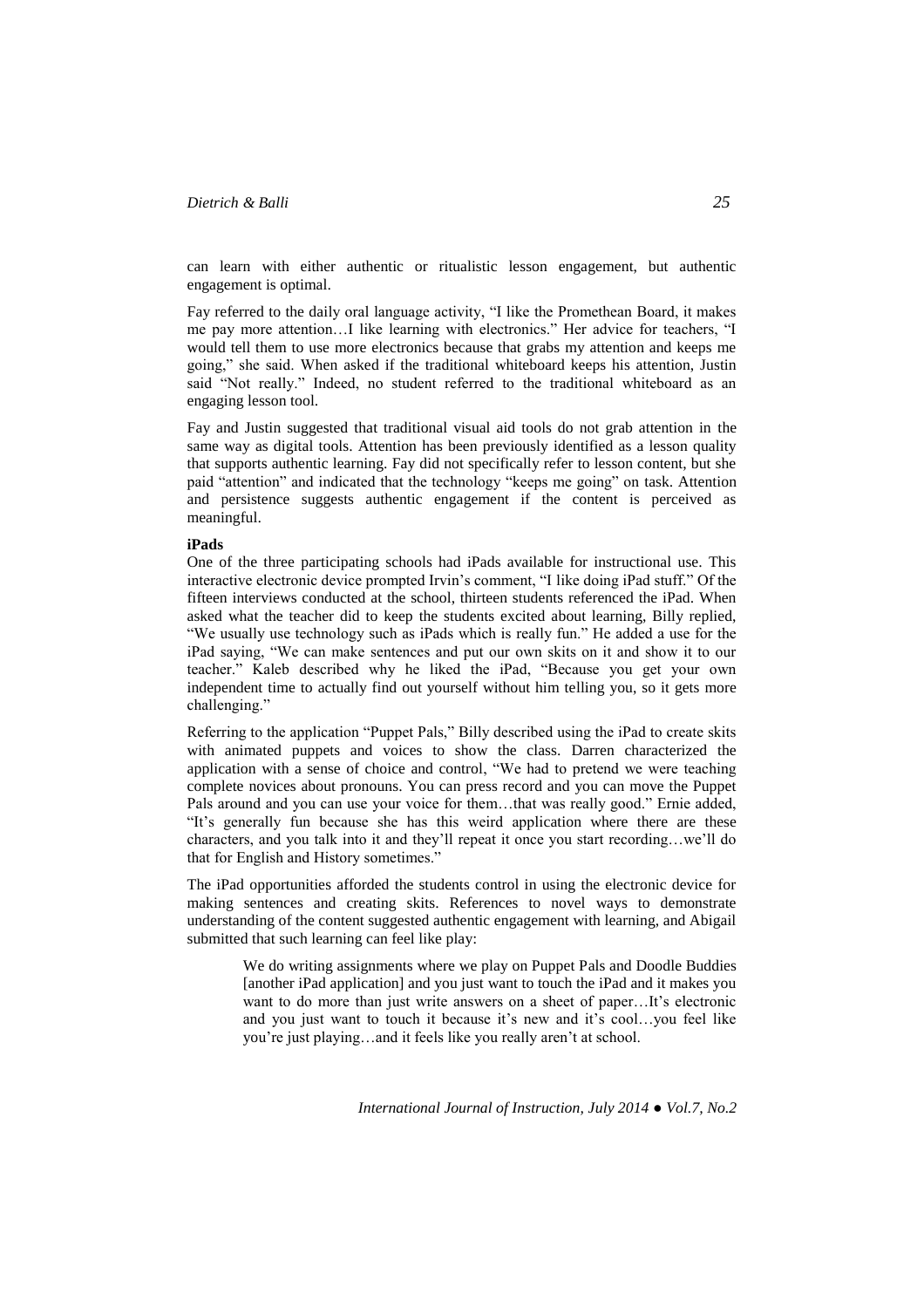Other times the teacher used the iPad as an incentive for desired learning behaviors. Carol mentioned, "Our teacher brought out the iPad and if we answered the right question she let us make a design on the Doodle Buddies….You just wanted to get the right answers so you could do that. It could be more fun than just writing out the answers on a sheet of paper."

One of the benefits of the iPad is that it differs from the interactive whiteboard because it offers more learner involvement and control. Those who described the lesson content in connection with control of their own learning and audience presentations suggested authentic engagement. On the other hand, the opportunity to use technology as a reward for correct answers was more consistent with ritualistic engagement.

#### **Computers**

**S**tudents liked technology-supported lessons, preferring to be the ones using the technology rather than observing others use it. This was further evidenced in student perceptions about computers. Computers, now common in classrooms, still capture student interest. As Frank put it:

> When we're in the computer lab...sometimes the teacher would say we are going to do a project [and] you have to do some research…We would be happy because we are actually being on the computer but we're [also] learning about what we are doing in that project.

Fay summed up the sentiment saying, "I like to use computers." When students discussed using computers, they typically referred to the opportunity to choose research topics as well as answer computer assisted questions and receive instant feedback. Jackie reported, "Right when you click to check answers it tells you what things you got right or wrong. Then you're not waiting around wondering…you get to instantly figure out what you did wrong." Students at each school described using computers for research. For example, Gillian said, "With electro-magnets and science, we had to go on Google to find out about it. We also researched a person. It had to be a Native American…who helped the United States." Heidi added:

We were learning about presidents. We sat down at the computer and we started learning about things and he [the teacher] was telling us about these web sites that would be good. And I felt like sort of discovering new things about different people and kind of how it all works together.

Irma agreed, "What we do is PowerPoint on the computer and I really enjoy that stuff. It's really fun and it helps you learn." Jackie appreciated the time her teacher spent working with computers, "I think he's pretty good because…we would go in the computer lab and go on certain websites and do stuff." Irma added, "I did a PowerPoint about volcanoes and every time I researched something I'm learning a lot and learning how they form and a bunch of cool stuff."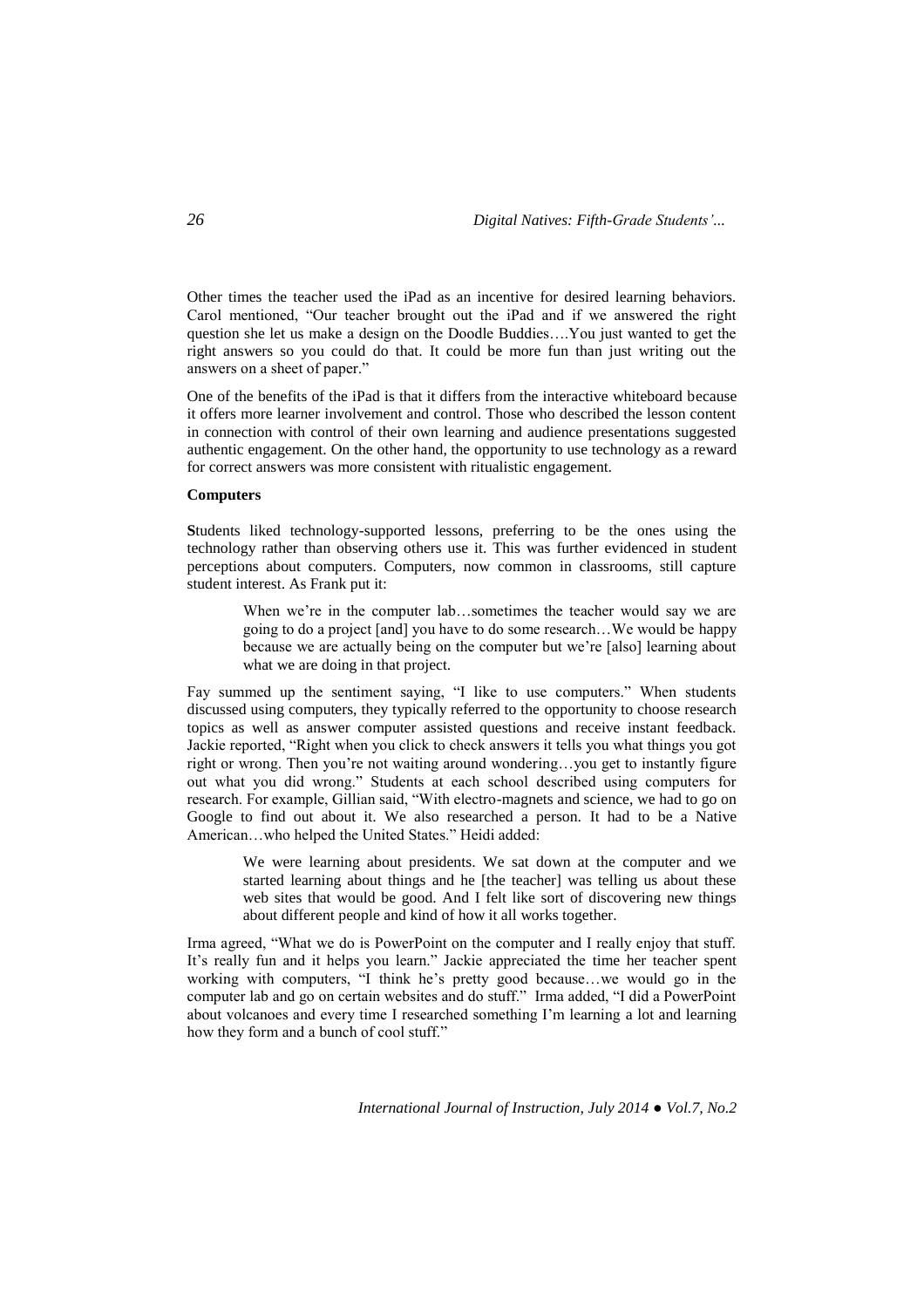One of the projects typically assigned fifth-grade students is a State report. All of the students reported that they learned a great deal from the State report project; however, none of the students indicated that the teacher provided the information. Steve said, "She really didn't teach us, we had to type it on the computer to learn a lot." When asked how he learned so much about his State, Nick simply stated, "I searched it on the computer." Paul expressed why learning with computer support was important to him, "Because sometimes you can't picture stuff in the book…or picture stuff in the mind. But when you go on the computer, you can actually see it for yourself with your own eyes." With this project, technology was used to incorporate real-world investigative learning without students relying on their teacher to provide the information.

Adding to the accumulation of student comments that referenced why integrating technology with student control works, Todd said "It just makes me concentrate more because it's just me I guess…I'm doing the actual work, and it's just me instead of the teacher or another kid." Nancy concurred with Todd's notion of focusing on the task more easily when using the computer independently, "I researched it and I just kept reading because it was really interesting after a while." Deepening interest in the content, student control, and perseverance, as suggested in these descriptions is the essence of authentic engagement.

Other student comments summed up perspectives on the independent use of computers. Paul reported, "I think it's great because we use the computer to pull up pages for our homework and stuff...she doesn't have us look at a worksheet and be boring." Jackie agreed that searching the Internet for answers to questions is preferred to the prescribed text, "If you're just reading it from the book, and you have questions and just continue reading, you can't learn."

Using computers authentically engaged digital natives because, according to students, it was more than simply completing a pre-determined computer exercise. Rather, they were responsible for their own learning, they prepared presentations for an audience other than the teacher, they had choices such as in the State report, and using computers and the Internet aligned with the real world outside of school.

#### **Technology and Disengagement**

Students offered caveats regarding the use of technology as an educational tool. Henry, referring to the interactive whiteboard to make corrections in front of the class, lamented "I'm sort of nervous, especially during the daily oral language because there are a lot of things wrong in there…I'm like, oh man, and I get pretty nervous." Ernie likewise described the pressures associated with using the interactive whiteboard, "I try to do the best that I can so I don't look foolish in front of everyone else." Carol, from the same class, identified how the interactive whiteboard could be less than exciting. She said, "When we're doing DOL and you're correcting it and you're just like, 'when will it stop? Can you make it more exciting?'" According to Carol, the daily oral language lesson could be improved if she was in control of the technology rather than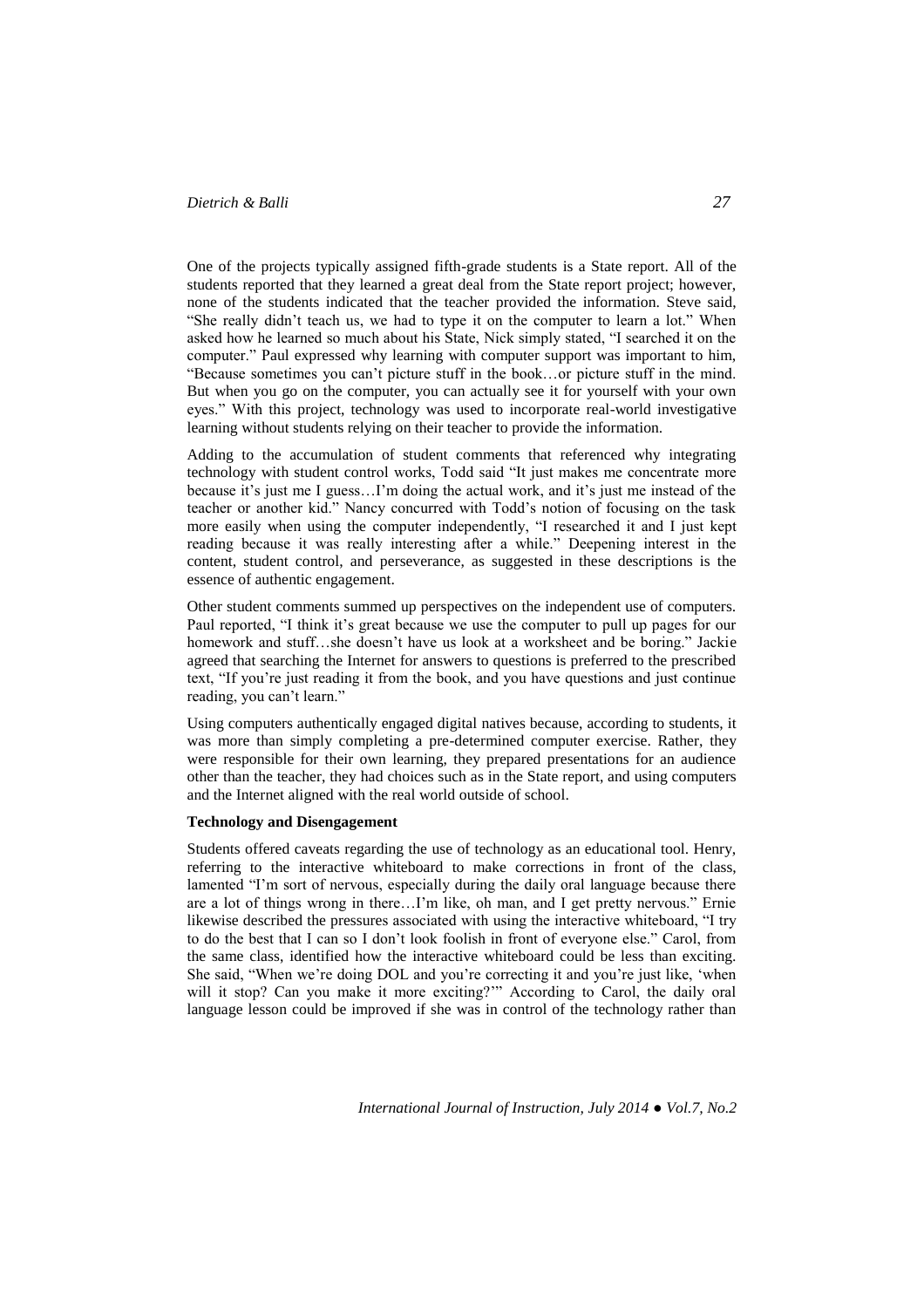observing other students in control. She added, "I just think it seems like everything is going to take a longer time because you're not actually doing it."

Students found the interactive whiteboard engaging when they used it, less so when the teacher used it for extensive presentations, and students were disengaged when other students used it. When asked about other students' turns, Irvin said "Sometimes I wander off." Nick added, "I don't really care, but it is fun writing on it," referring to his own turn. When asked if he paid attention when other students were using the interactive whiteboard, Russ along with Todd simply stated, "Probably not," and "Really, truthfully, no." Gabe agreed, "I just want them to call me so I can get up there." Billy reiterated the importance of finding a balance in who uses the technology, "Well it is technology and it's not something I get to use every day, so it would be a lot more interesting to get a little offer to use it once in a while."

These students referred to the technology itself rather than the lesson content, suggesting ritualistic engagement, or even disengagement when observing others. Students raised an interesting point for consideration. When the technology required student demonstrations in front of classmates, their feelings ranged from excitement to have a turn, to anxiety if challenging task foreshadowed potential embarrassment.

#### **Technology Proficiency**

Some students acknowledged frustration if teachers lacked proficiency in integrating technology with lessons. In most cases, teachers were using the interactive whiteboards as nothing more than traditional whiteboards. Irvin said, "Usually it's kind of like a worksheet on the Promethean Board…we fill it out." Luke commented, "She just copied the math book on there. We have an eBook so we just do the lesson on there so she doesn't have to write everything down."

Others expressed confusion when the teacher was not experienced with technology, suggesting that the more technically capable teachers know how to engage students. Mandy reported that when teachers get confused with how the technology works, she would just prefer the traditional whiteboard. Consequently, a lack of teacher technical skill prompted some students to suggest that the novelty associated with technology had worn off. Paula complained, "Sometimes it's over the top where she has like an hour long slide show…For me I don't really need a whole bunch of technology. I'm good with just a whiteboard and a pen." While this comment was an outlier among digital natives; it did allude once again to who controlled the technology and learning. Carol concurred, "She's using the Promethean Board and she just keeps going and going and it doesn't look like you're ever going to stop taking notes. It's like, 'can I go to sleep now?'" Without incorporating other engaging qualities such as student control or choice, students can become increasingly disengaged during long teacher-directed presentations.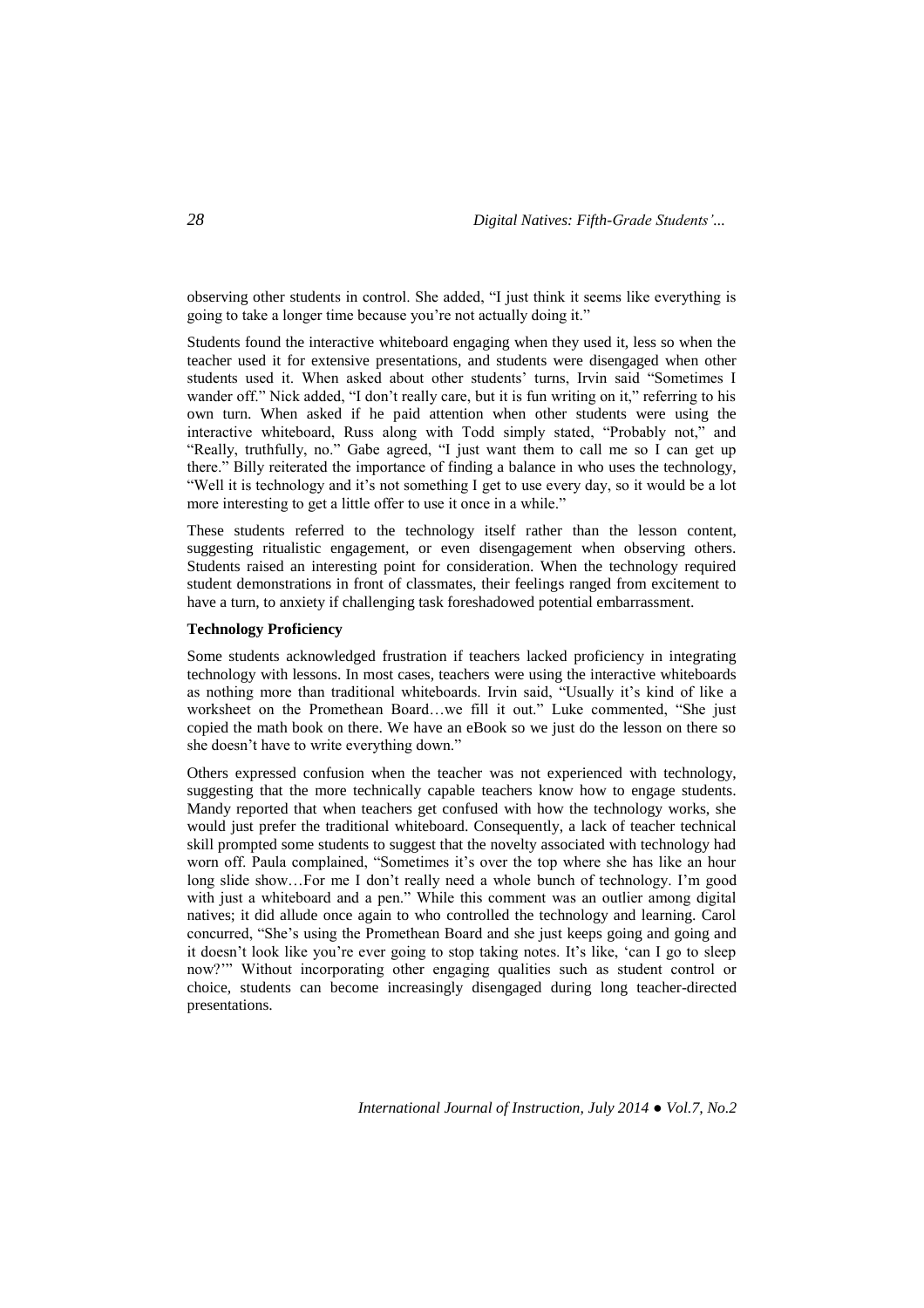#### **Technology Access**

Technology appeared most engaging when students had individual access to a device. Debbie proposed that students should have access to their own iPad in the classroom. She highlighted students' desire to be active participants, "Then we could all do it…ourselves…it will stay in our brain and we'll learn it." Ernie noted some pitfalls, however, in a one-on-one technology-student learning model.

> I think that would help pay attention for some people but not all of them because some would do other things on it like they would be searching for no reason…I think it would help out a lot but if someone was watching them though.

#### **DISCUSSION**

This study sought to explore the extent to which technology engaged "digital native" fifth-grade students in authentic learning using Schlechty's (2002) levels of authentic and ritualistic engagement.

#### **Attention and Novelty**

Student interviews confirmed that technology in the classroom grabs attention because it offers novelty and variety compared to lessons taught in a traditional manner. Attention can come just from the fact that some students may not have access to newer technology, and therefore they do not understand how it works. The novelty of technology devices, particularly when introduced by a proficient teacher, promotes student recognition of its educational value to support information access, communication, and a way to demonstrate acquired understandings.

However, if the teacher simply uses the device to show lecture notes and "drone on" about a particular topic, the novelty of the digital device wears off in time. Likewise, when devices are predominately in the control of the teacher or other students, attention wanes, and the technology is viewed as another teacher tool for direct instruction. At most, less effective integration between technology and the content could signal ritualistic engagement for the external reason that the technology itself may be interesting.

## **Control and Choice**

Student comments demonstrated that technology supports authentic engagement, but typically, and most notably, only when individual students had access and control of the technology themselves. Students repeatedly noted that the State report project with individual computer access offered choice in which State to study together with control of which websites to use, what information to gather, and how to depict learning. When control and choice were present, student comments focused more on the lesson content and less on the technology itself. Hence, although technology is necessary to prompt engagement for digital natives, it is not sufficient in and of itself to spark authentic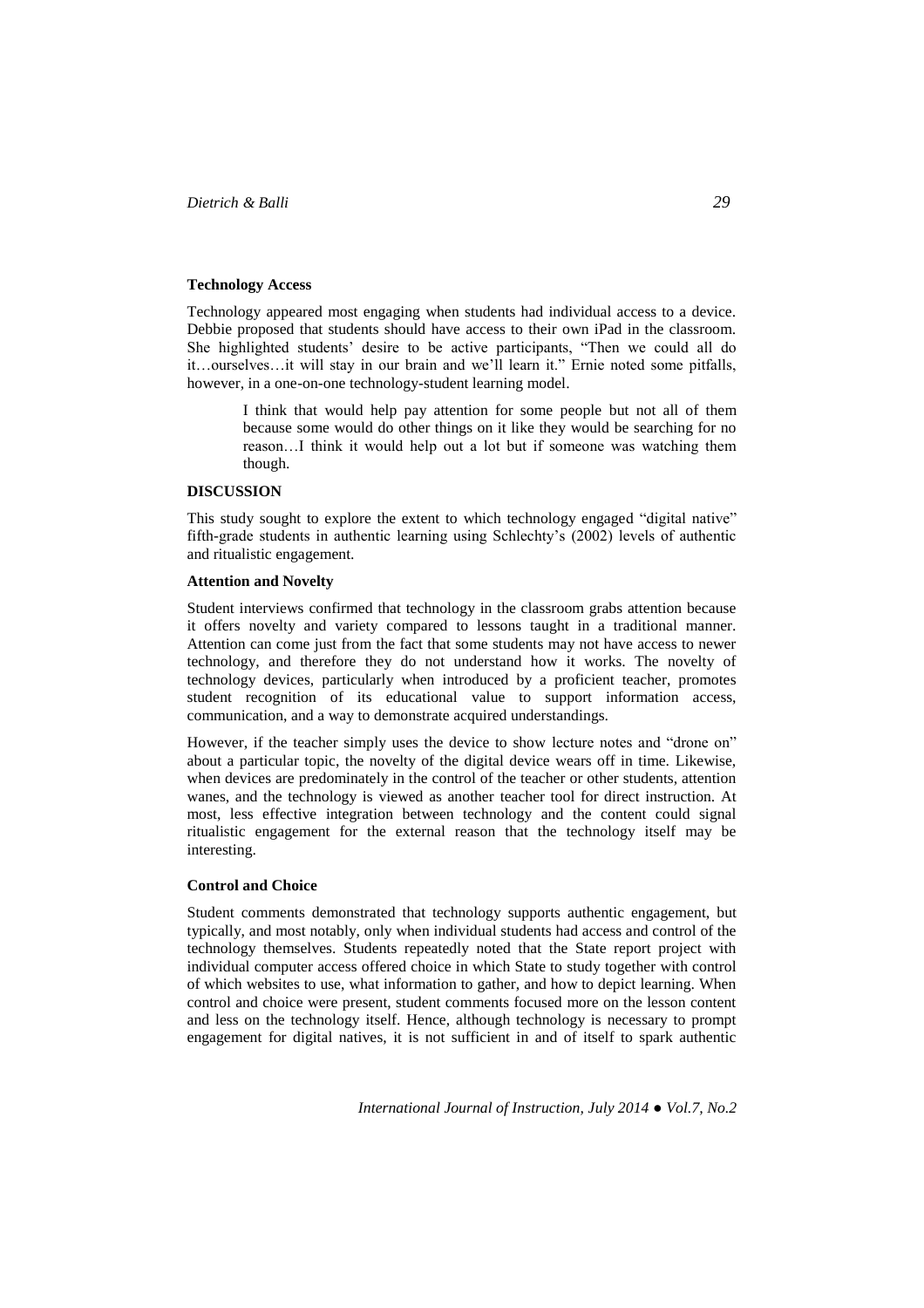engagement with learning the content. The opportunity for control and choice is central to learning with technology. In this way, learning is akin to learning in the real world.

#### **Real World Learning**

Students recognized the real-world use of technology to facilitate various types of learning, especially when assigned research projects. Further, students frequently described such technology supported projects with the observation that the teacher simply facilitated the learning. Outside of school, students' experience is typically rich with technology, from emailing, texting, video gaming, to information accessing via the Internet. When students were afforded the opportunity to have control, choices, and learn how to use what they view as real-world technology tools, they were more likely to be authentically engaged in a lesson.

### **Authentic and Ritualistic Engagement**

Students were deemed ritualistically engaged when interview data suggested more interest in the technology than in the lesson information. According to Schlechty (2002), both authentic engagement and ritualistic engagement generally yield similar short term results when students are on task. However, authentic engagement, where the lesson information is paramount, aligns with the objectives of education in that students take an interest in and responsibility for their own learning.

This study concurs with previous research suggesting that digital natives, those who have lived their entire lives in the digital age, prefer technology integrated instruction over traditional instructional pedagogy (Kennedy, Judd, Churchward, & Gray, 2008; Van Eck, 2006; Resnick, 2002; Prensky, 2006; Skiba & Barton, 2006). Nevertheless, study participants recognized the limitations of technology when isolated from other engaging lesson qualities. In disaggregating authentic and ritualistic engagement for the students in this study, we suggest that when technology facilitates a meaningful outcome and when students have choices and the opportunity to control the technology to support their learning, students are more authentically engaged than when they reference the technology itself as "cool" and take little notice of the lesson content.

#### **RECOMMENDATIONS**

The results of this study clearly indicate that digital natives need  $21<sup>st</sup>$  century lessons that feature not only technology but simultaneously include other aspects of authentic engagement such as control, choice, and real-world tasks. As described by study participants, technology in the classroom can be engaging; however, without other essential lesson qualities, it can have the opposite effect.

In promoting technology-supported lessons, those that authentically engage students in the content, the first consideration is teacher-designed lessons that promote more student access to technology devices. Such access allows student control, versus the use of whole group instruction where the teacher is the primary technology user. For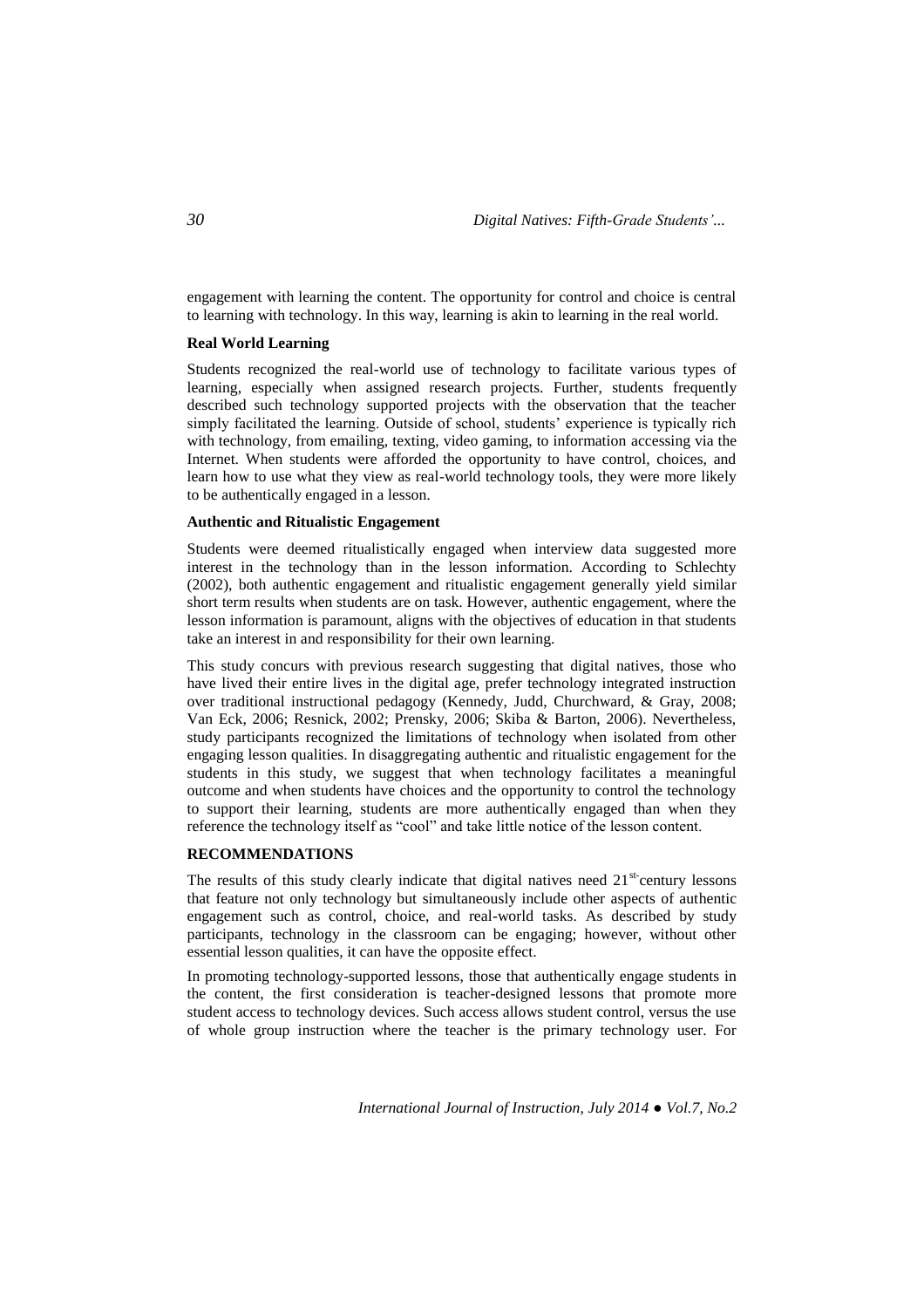example, interactive white boards are primarily designed for whole group instruction. Digital natives are intrigued by the interactive white board when they have a turn to use it. However, only one student or one adult is usually using the device at a time. This leaves the remainder of the students as bystanders. Student comments suggested growing boredom when classmates were using the interactive whiteboards. In order to garner its full potential, interactive whiteboards must be used as a means of learning in which digital natives take control with teachers as facilitators.

For example, teachers can incorporate other engaging lesson qualities while using whole class technology in order to minimize the time students spend watching others use it. If the lesson plan calls for one student to use the interactive whiteboard, teachers might plan a cooperative learning activity associated with the lesson or a personal response opportunity from the remaining students. The idea is to keep all students actively engaged rather than passively observing.

Second, principals should consider long range plans to increase the number of available technology devices with the goal of more student access. One way to accomplish this is to consider an open source solution where students are encouraged to bring their own technology to school like smart phones, iPads, or tablet PCs if they own such devices. As long as the infrastructure is in place to accommodate Internet access, schools can provide a 21<sup>st-</sup>century environment without the financial burden of purchasing as many individual devices.

Third, technology integration is problematic if teacher training is insufficient. Some student comments indicated that teachers were simply layering technology over previously established pedagogy. Rather than using an overhead projector, some teachers were using an interactive whiteboard, but with the same lecture style strategy. A shift in instructional delivery is necessary to capitalize on the potential engaging qualities technology offers. Rather than being the centre of instruction, teachers should increasingly become facilitators of learning with inquiry-based lessons using technology a vehicle for information access.

Fourth, the potential for students to get off task increases as the number of available devices increases. If, for example, every student had an iPad in the classroom there would be great potential for high levels of authentic learning. However, teachers must determine how to monitor a classroom full of students, each with his or her iPad, to avoid the potential of students playing non-educational games, emailing friends, or otherwise engaging in off-task behaviours.

Studies on emerging technology and the role technology plays in student engagement are essential in a rapidly changing digital world. Part of the technology lure for digital natives is having the latest, greatest device. Schools have a hard time keeping up with the pace at which technology changes. If the real world has technology that far surpasses what is available in the classroom, then classroom technology is less likely to engage students. Nevertheless, when the novelty begins to fade, teachers can still foster authentic engagement if they facilitate the use of available technology to support realworld meaningful tasks that offer students choices and control of their own learning.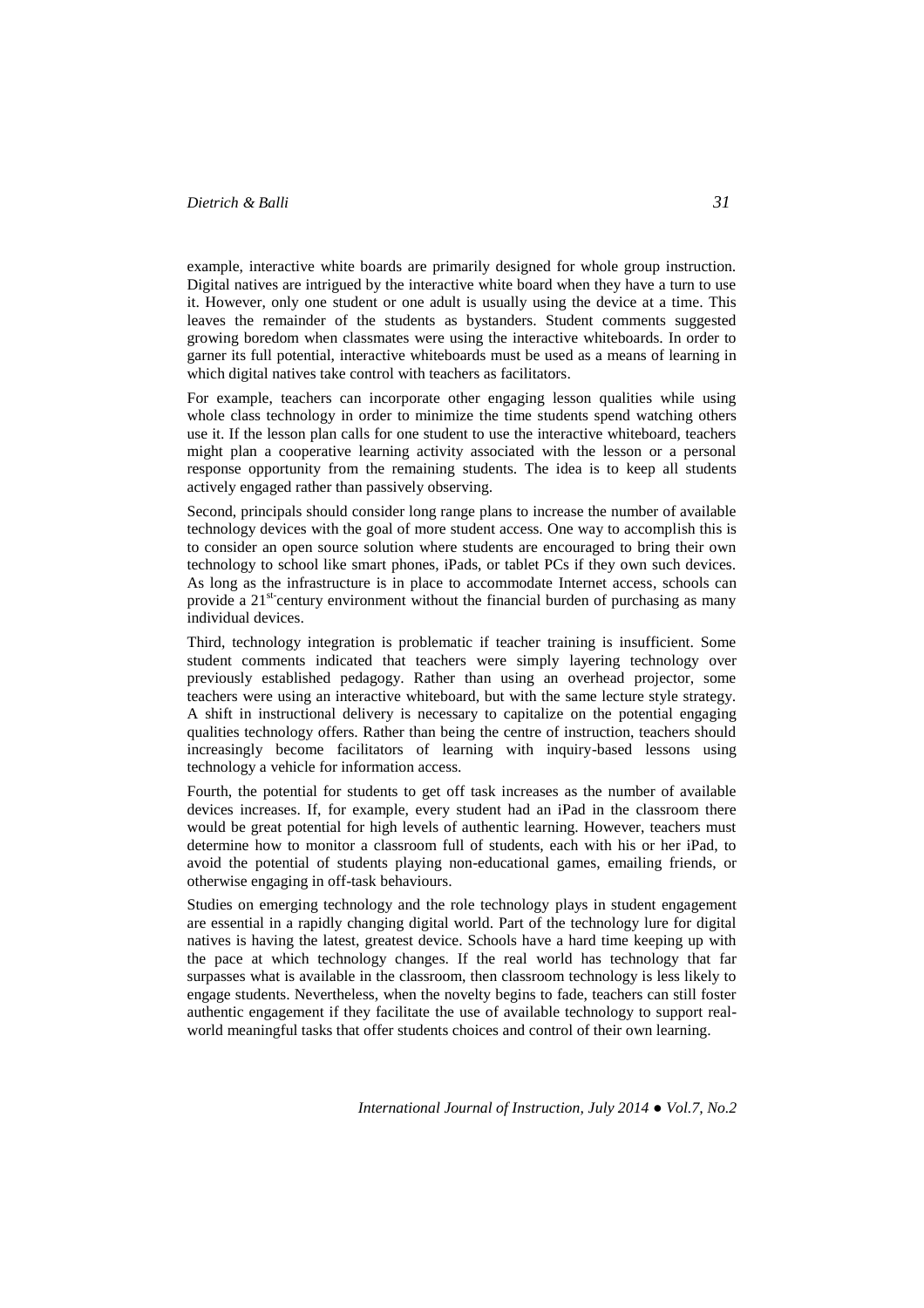*Information from this manuscript was presented at the:*

International Technology, Education, & Development Conference, Valencia, Spain. March 4-6, 2013

#### **REFERENCES**

Anderman, L., & Midgley, C. (1998). *Motivation and Middle School Students.* ERIC Digest, ED421281[\(www.eric.ed.gov\)](http://www.eric.ed.gov/)

Antonetti, J. V. (2009). *Writing as a Measure and Model of Thinking: A MIRA process.* Phoenix, AZ: Buse Printing.

Asbell-Clarke, J. (2011, September 1). The ecology of a gaming environment. *Applied Research in Virtual Environments for Learning*, 7-11.

Brewster, C., & Fager, J. (2000). I*ncreasing student engagement and motivation: From time on task to homework.* Portland, OR: Office of Educational Research and Improvement (Northwest regional Educational Laboratory).

Charmaz, K. (2006). *Constructing Grounded Theory: A Practical Guide Through Qualitative Analysis.* Thousand Oaks, CA: Sage.

Diez, M. (2000, May 3). *Teachers, Assessment, and the Standards Movement*. Education Week. Retrieved February 29, 2012, from <http://www.edweek.org/ew/articles/2000/05/03/34diez.h19.htmll??qs=Diez>

Hancock, V., & Betts, F. (2002, April 1). *Back to the Future: Preparing Learners for Academic Success in 2004.* Learning and Leading with Technology, 29(7), 10-14.

Kennedy, G., Judd, T., Churchward, A., & Gray, K. (2008). First Year Students' Experiences with Technology: Are they Really Digital Natives? *Australasian Journal of Educational Technology, 24*(1), 108-122.

Marks, H. M. (2000). *Student Engagement in Instructional Activity: Patterns in the Elementary, Middle, and High School Years*. American Educational Research Journal, 37(1), 153-184.

Marzano, R. J. (1992). *A Different Kind of Classroom: Teaching with Dimensions of Learning.* Alexandria, VA: Association for Supervision and Curriculum Development.

Marzano, R., Pickering, D., & Pollock, J. (2001). *Classroom Instruction that Works: Research Based Strategies for Increasing Student Achievement.* Alexandria, VA: Association for Supervision and Curriculum Development.

Marzano, R., & Pickering, D. (2011). *The Highly Engaged Classroom.* Bloomington, IN: Marzano Research Laboratory.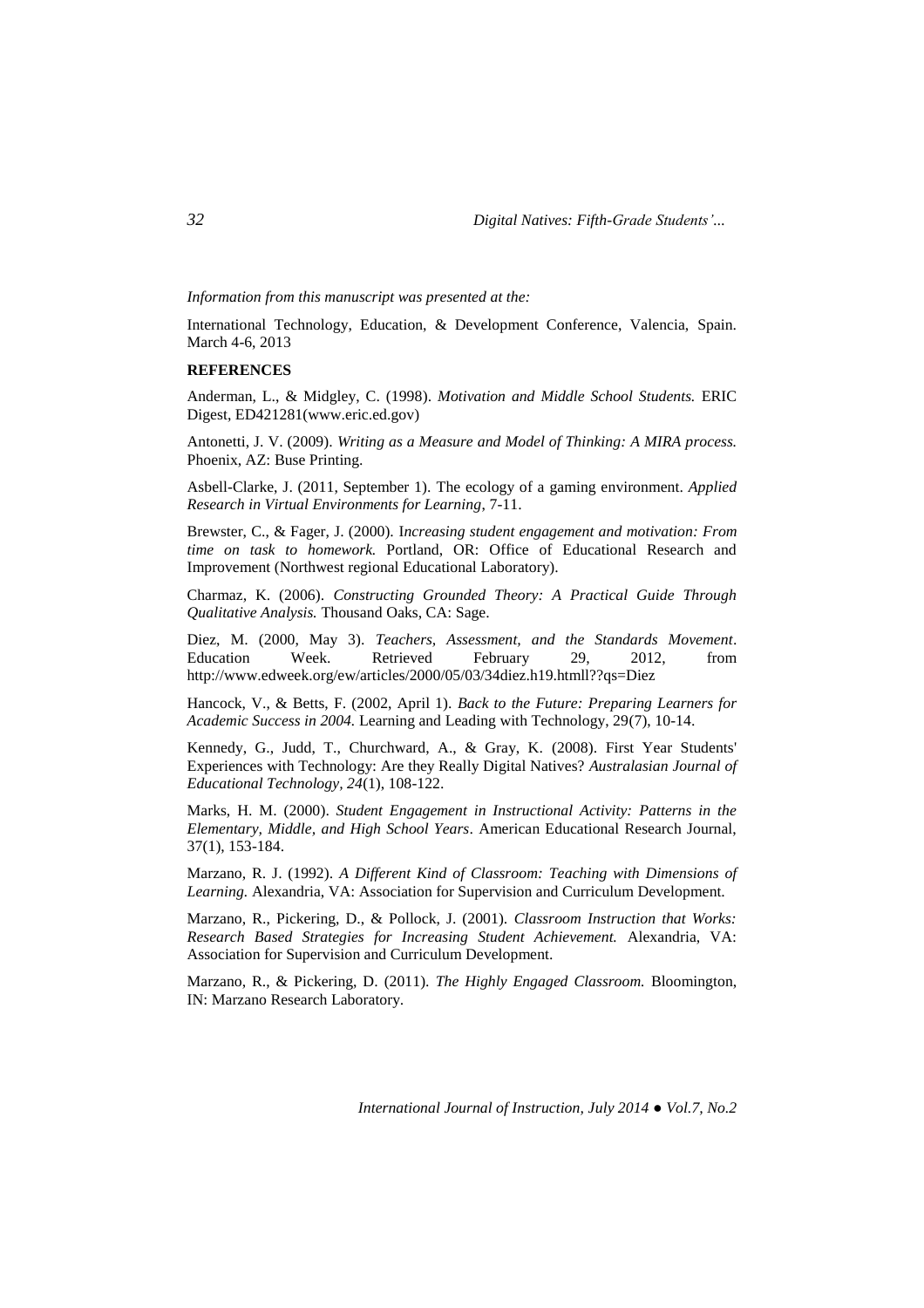Newmann, F. M., Wehlage, G. G., & Lamborn, S. (1992). *The Significance and Sources of Student Engagement.* In F. M. Newmann (Ed.), Student Engagement and Achievement in American Secondary Schools (pp. 11-39). New York, NY: Teachers College Press.

NVivo (Version 9.0) [Computer software]. Australia: [www.qsinternational.com](http://www.qsinternational.com/)

Osberg, K. M. (1997). *Constructivism in practice: The case for meaning-making in the virtual world.* University of Washington.

Prensky, M. (2001, October 1). *Digital Natives, Digital Immigrants.* MCB University Press, 9(5), 1-6.

Prensky, M. (2006, January 1). *Listen to the Natives*. Educational Leadership, 63(4), 8- 13.

Reed, D. S., & McNergney, R. F. (2000). *Evaluating Technology-Based Curriculum Materials* (Report No. EDO-SP-2000-5). Washington, DC: ERIC Clearinghouse on Teaching and Teacher Educational Management. (ERIC Document Reproduction Service No. ED449118)

Resnick, M. (2002). *Rethinking Learning in the Digital Age*. In G. Kirkman (Ed.), The Global Information Technology Report: Readiness for the Networked World (pp. 32- 37). UK: Oxford University Press.

Schlechty, P. C. (2002). *Working on the Work: An Action Plan for Teachers, Principals, and Superintendents.* San Francisco, CA: Jossey-Bass.

Schlechty, P. C. (2011). *Engaging students: The next level of working on the work.* San Francisco, CA: Jossey-Bass.

Skiba, D., & Barton, A. (2006, May 31). *Adapting your Teaching to Accommodate the Next Generation of Learners.* The Online Journal of Issues in Nursing, 11(2), Manuscript 4.

Starnes, B. A. (1999). *The Foxfire Approach to Teaching and Learning: John Dewey, Experiential Learning, and the Core Practices.* Charleston, WV: ERIC Clearinghouse on Rural Education and Small Schools. (Eric Document Reproduction Service No. ED426826).

Tosh, D. (2004, July 15). *Creation of a Learning Landscape: Web Blogging and Social Networking in the Context of E-Portfolios*. Live Journal*.* Retrieved May 10, 20010, from http://www.livejournal.com.

Van Eck, R. (2006, March 1). *Digital game-based learning: It's not just the digital natives who are restless.* EDUCAUSE Review, 41(2), 1-16.

Voke, H. (2002, February). *Motivating Students to Learn*. ASCD Info brief, 2(28). Retrieved March 2, 2012 from [http://www.ascd.org/publications/newsletters/policy](http://www.ascd.org/publications/newsletters/policy-priorities/feb02/num28/toc.aspx)[priorities/feb02/num28/toc.aspx](http://www.ascd.org/publications/newsletters/policy-priorities/feb02/num28/toc.aspx)